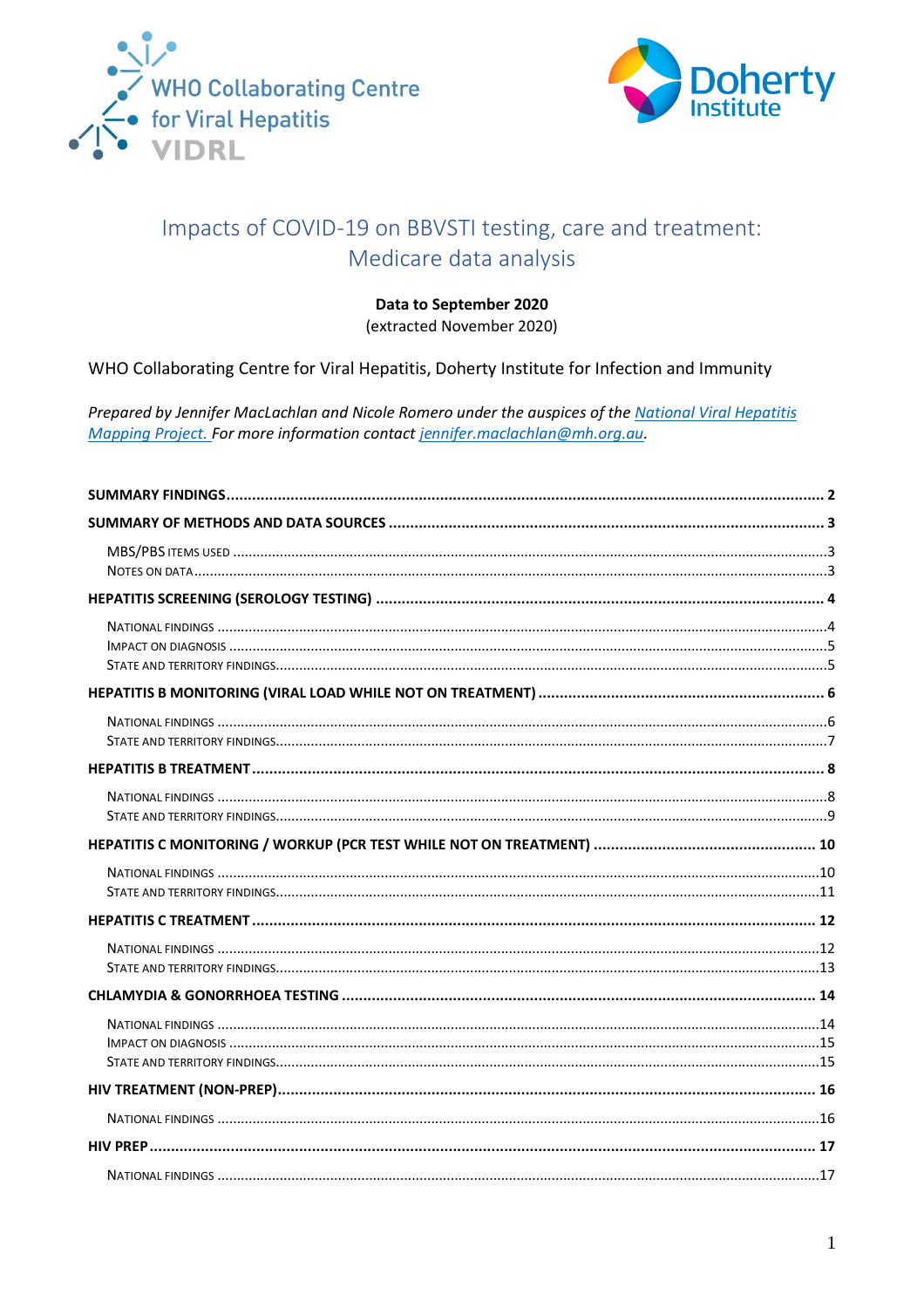



## <span id="page-1-0"></span>Summary findings

- During the period affected by COVID-19 and resultant lockdowns, there were substantial declines in **hepatitis screening, chlamydia/gonorrhoea screening** and **hepatitis B monitoring**, despite previous increasing trends, and there was an acceleration in the decline in **hepatitis C monitoring.**
- Impacts varied considerably by state and territory, with **Victoria generally the most substantially affected**
- Based on these trends, so far in 2020 approximately **127,000 fewer people have been screened for hepatitis**; an estimated **60,000 fewer people have been screened for chlamydia/gonorrhoea**; **2,200 fewer people have received a hepatitis B monitoring test**; and **2,300 fewer have received a hepatitis C monitoring/workup test**
- Treatment uptake was only minimally impacted for all conditions, potentially due to the enactment of effective telehealth strategies which allow remote prescribing (not possible for testing). However lower rates of diagnosis and management will likely have flow on impacts in future months.
- If these declines are not reversed, considerable impacts will likely be seen on **progress toward National Strategy Targets for hepatitis B** and **STIs** in particular, as substantial increases are need in diagnosis and subsequent clinical care
- Further declines in hepatitis C monitoring c**ould lead to more rapid decreases in hepatitis C treatment uptake**, which need to remain stable in order to reach **National Strategy Targets**

| <b>Measure</b>                 | <b>Previous trend</b> | <b>Trend during COVID-19</b> |
|--------------------------------|-----------------------|------------------------------|
| <b>Hepatitis screening</b>     | Increase (+4.5%)      | Decrease (-21.5%)            |
| <b>Hepatitis B monitoring</b>  | Increase $(+4.1%)$    | Decrease (-6.1%)             |
| <b>Hepatitis B treatment</b>   | Increase $(+8.1%)$    | Stable (+3.7%)               |
| Hepatitis C monitoring/workup  | Decrease (-11.6%)     | Decrease (-26.8%)            |
| <b>Hepatitis C treatment</b>   | Decrease (-20.4%)     | Decrease (-24.4%)            |
| Chlamydia/gonorrhoea screening | Increase $(+6.1%)$    | Decrease (-16.5%)            |
| HIV treatment                  | Stable (+2.5%)        | Stable (-2.5%)               |
| <b>HIV PrEP</b>                | Stable (0%)           | Stable (0%)                  |

*Previous trend = Percentage change in test or script numbers between April-September 2018 and April-September 2019; COVID-19 trend = Percentage change in test or script numbers between April-September 2019 and April-September 2020.*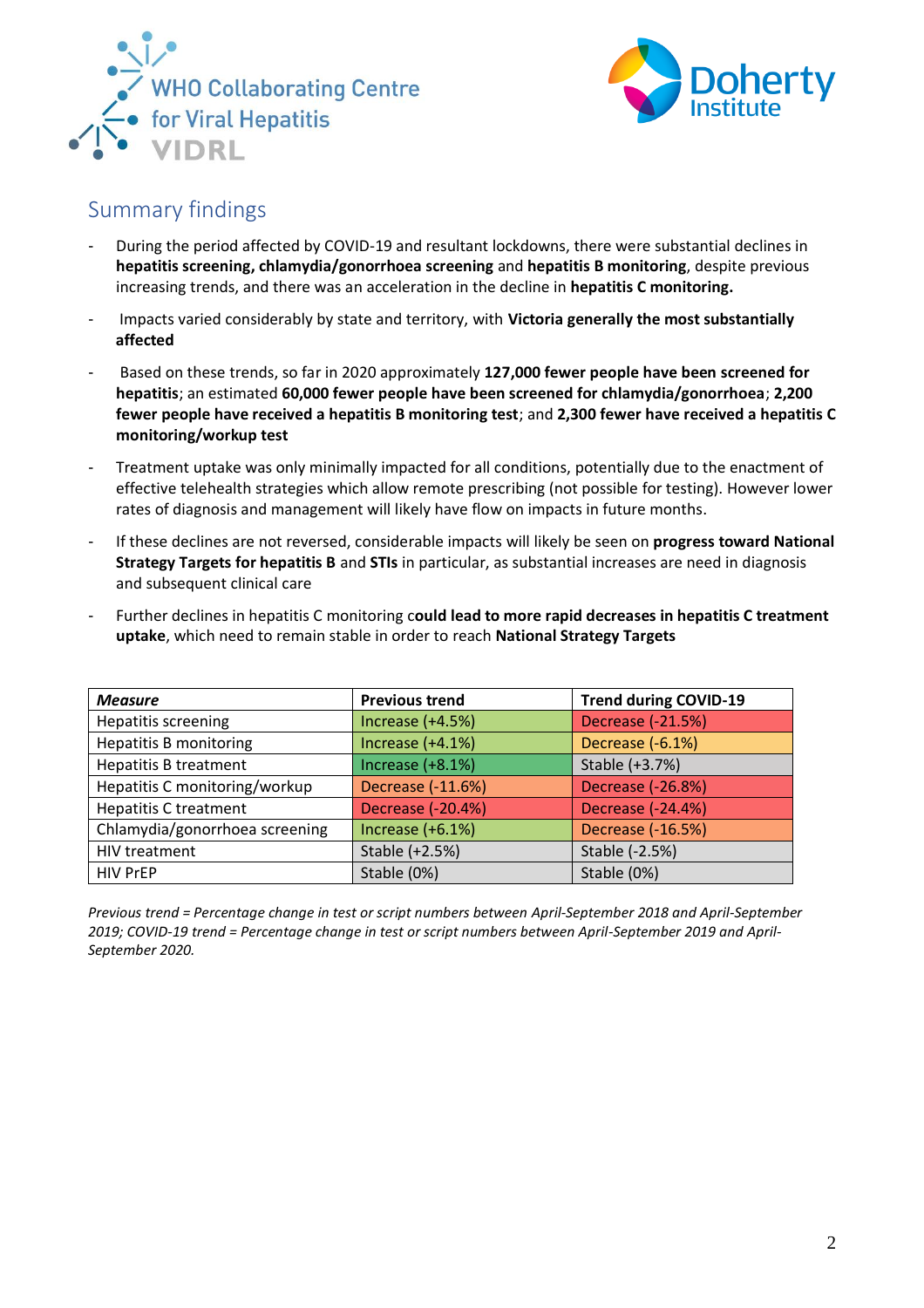



## <span id="page-2-0"></span>Summary of methods and data sources

#### <span id="page-2-1"></span>MBS/PBS items used

| <b>Measure</b>       | Description of item/s                  | <b>Item numbers</b>                     |
|----------------------|----------------------------------------|-----------------------------------------|
| Hepatitis B &        | Hepatitis serology items               | 69475, 69478, 69481                     |
| hepatitis C          | (unspecified, but mostly B and C)      |                                         |
| screening            |                                        |                                         |
| <b>Hepatitis B</b>   | Hepatitis B viral load test (while not | 69482                                   |
| monitoring           | on treatment)                          |                                         |
| Hepatitis C          | Hepatitis C viral load / detection     | 69488, 69489, 69499, 69500              |
| monitoring /         | test (while not on treatment)          |                                         |
| workup               |                                        |                                         |
| <b>Hepatitis B</b>   | PBS items for hepatitis B treatment    | 10279B, 10290N, 10310P, 10315X, 10317B, |
| treatment            |                                        | 10353X, 11142K, 11155D                  |
| Hepatitis C          | PBS items for hepatitis C treatment    | 10624E, 10628J, 10642D, 10665H, 10668L, |
| treatment            |                                        | 10978T, 11021C, 11037X, 11144M, 11145N, |
|                      |                                        | 11147Q, 11332K, 11344C, 11345D, 11353M, |
|                      |                                        | 11354N, 11658N, 11665Y                  |
| Chlamydia &          | Chlamydia detection item               | 69316, 69317, 69319                     |
| gonorrhea            | Chlamydia detection & unspecified      |                                         |
| screening            | microbial - used for gonorrhea         |                                         |
| <b>HIV PrEP</b>      | PBS items (specific for HIV PreP)      | 11276L,11296M,11306C                    |
| <b>HIV treatment</b> | PBS items (specific for HIV            | 10345L, 11649D, 11114Y, 10283F, 11113X, |
|                      | treatment)                             | 11104K, 08896F, 10303G, 10286J, 10273Q, |
|                      |                                        | 10903W, 11099E, 10297Y, 10357D, 10367P, |
|                      |                                        | 10347N, 10329P, 10301E, 11540J, 11248B  |

### <span id="page-2-2"></span>Notes on data

- Medicare numbers extracted from Department of Human Services publicly available data (17/Nov/20)
- Extraction included data from January 2017 to September 2020 (data for PrEP scripts begins in 2018)
- Raw data represents scripts (for treatment) or tests (for testing and monitoring), not individuals
- Rates provided for state and territory analyses, using ABS estimated resident population data for December 2019. Rates are per 1,000 population for hepatitis screening and chlamydia / gonorrhoea screening, and per 10,000 population for hepatitis B and C testing and treatment
- Date reflects date of processing by Medicare Australia, and may be subject to delay
- Data in charts are highlighted from April 2020 onwards, reflecting the period affected by COVID-19 and restrictions
- Notifications data extracted from Department of Health publicly available data (17/Nov/20) regarding unspecified (chronic) hepatitis B and C, and chlamydial and gonococcal infection
- Data regarding HIV screening and STI treatment are not available for analysis due to lack of specificity in MBS/PBS items for these services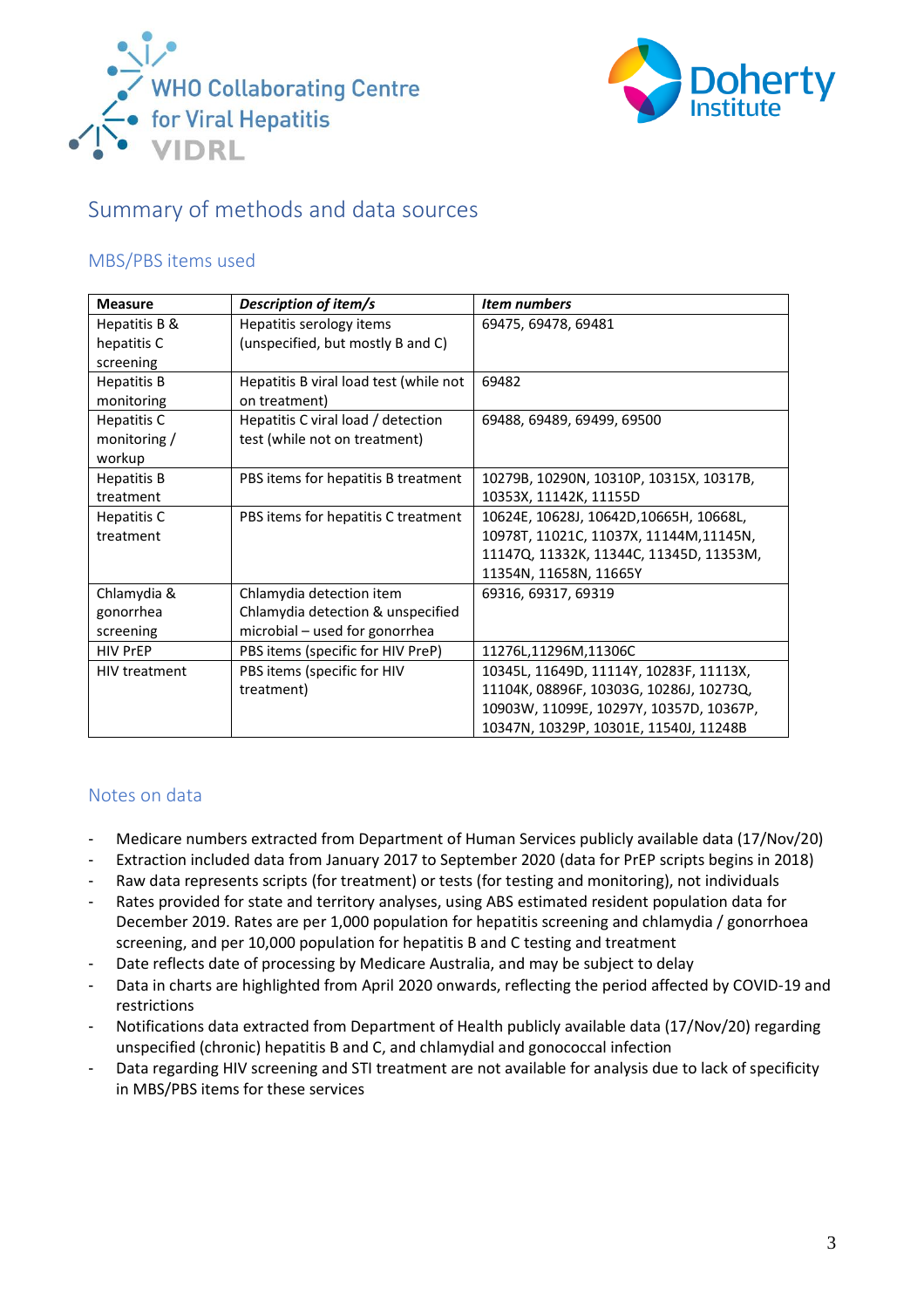



# <span id="page-3-0"></span>Hepatitis screening (serology testing)

### <span id="page-3-1"></span>National findings



- Hepatitis serology testing **declined by 21.5%** during April-Sep 2020 compared to April-Sep 2019. This represents **180,000 fewer hepatitis serology tests** performed, an estimated **132,000 individuals.**  Although test numbers increased after the initial decline, it has not been sufficient to offset the decrease.
- This decline was in contrast to the increasing trend seen between 2018 and 2019, of 4.5%.
- In both males and females, the decline was largest among those **aged 15-35 years**.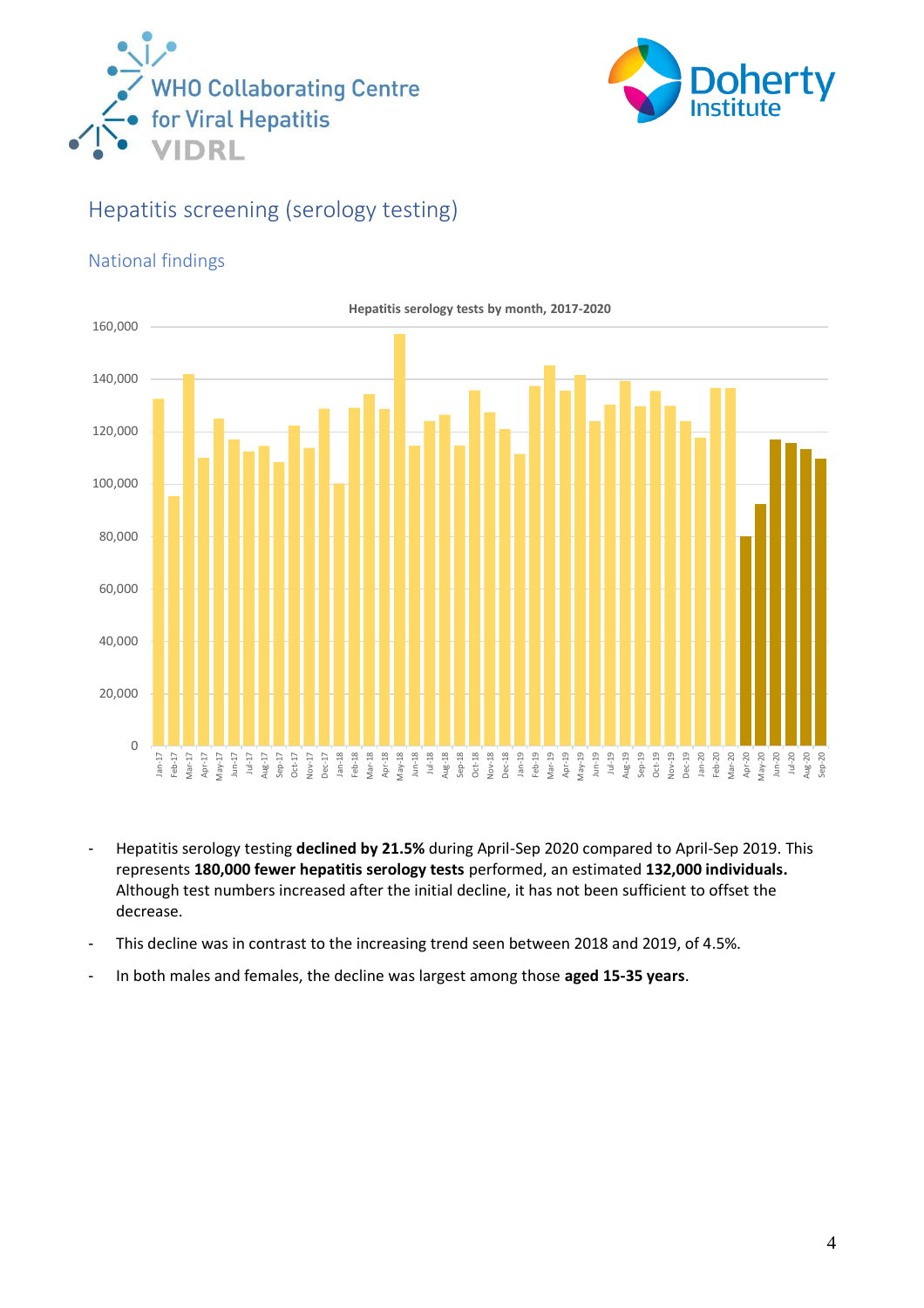



#### <span id="page-4-0"></span>Impact on diagnosis

- This decrease was reflected in a **17.3% decline in chronic hepatitis B diagnoses (notified cases)** during Apr-Sep 2020 compared to Apr-Sep 2019, which represents at least 300 fewer diagnoses of hepatitis B during this period.
- If the trend continues, this decline will impact on reaching Australia's National Strategy Target, which is to have 80% of people living with chronic hepatitis B diagnosed by 2022. **62,000 further people need to be diagnosed with their hepatitis B** in order to reach the target.
- This decline in chronic hepatitis C diagnoses during this period (15.4%) was consistent with prior trends (13.8%). This is consistent with estimates that the proportion undiagnosed for hepatitis C is considerably lower than for hepatitis B.

#### <span id="page-4-1"></span>State and territory findings

- The observed decline during Apr-Sep 2020 compared to April-Sep 2019 **occurred in all states and territories**, but varied in magnitude, from a 30.0% decline in VIC to a 9.2% decline in NT
- Most states had a decline during Apr-Jun 2020 and a subsequent increase during Jul-Sep 2020. However, this was only sufficient to increase levels to those seen pre-COVID in WA and ACT; and in NT and VIC, there were no substantive increases during Jul-Sep 2020.



**Hepatitis serology tests per 1,000 population, by state/territory and quarter, 2019-2020**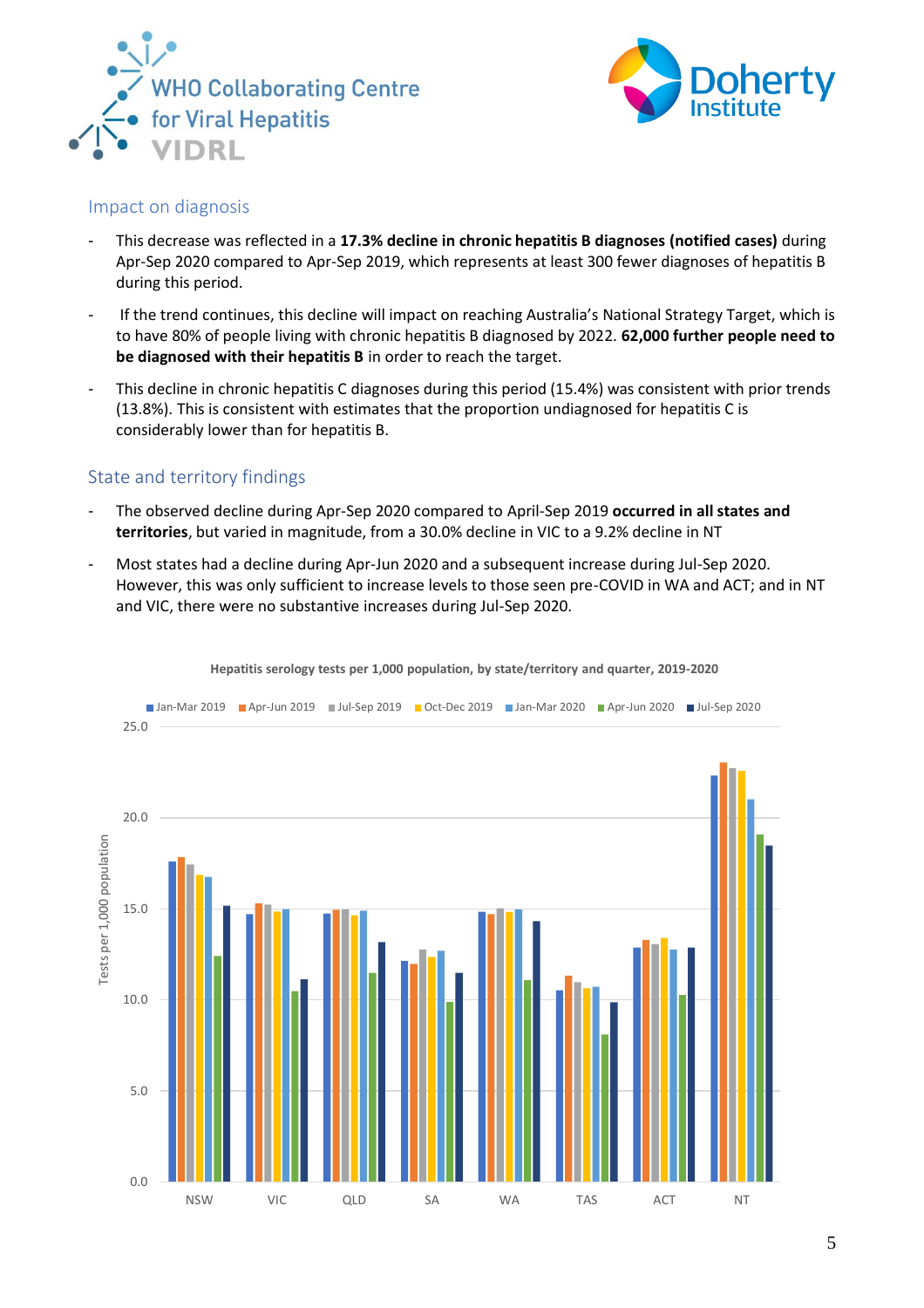



# <span id="page-5-0"></span>Hepatitis B monitoring (viral load while not on treatment)

### <span id="page-5-1"></span>National findings



- Fluctuations were seen in monthly numbers during the COVID-19 period, but overall a **15.9% decline** was seen in hepatitis B monitoring during Apr-Sep 2020 compared to Apr-Sep 2019.
- This was compared to an increase during the previous year of 4.1%.
- This represents an estimated **2,200 fewer individuals** receiving a hepatitis B viral load test compared to the previous year. This decline is likely to impact on efforts to increase hepatitis B care, as in order to meet the **National Strategy Target of 50% in care by 2020**, the number of people who receive a hepatitis B viral load test each year needs to increase by **more than 69,000.**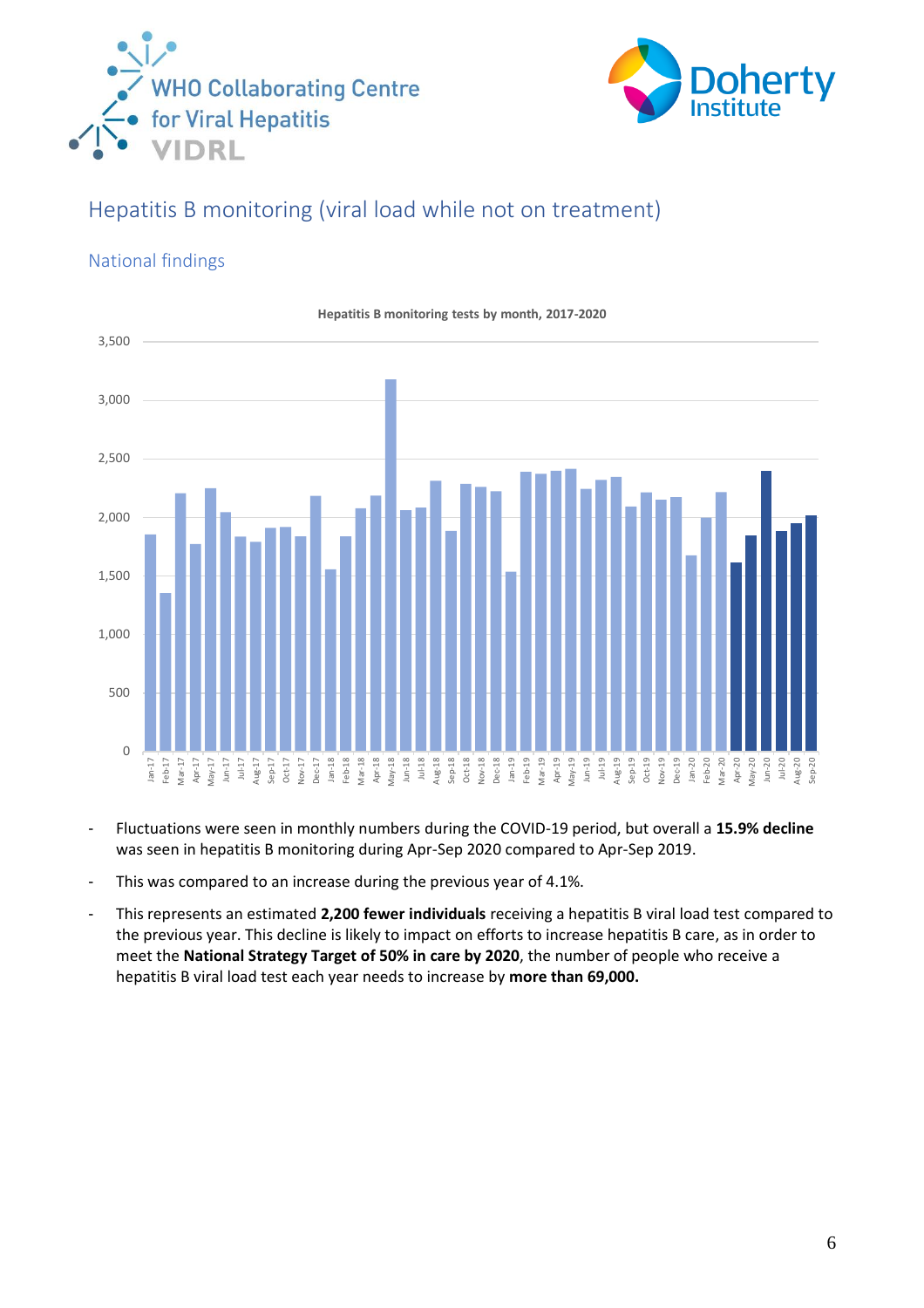



<span id="page-6-0"></span>- The observed decline during Apr-Sep 2020 compared to Apr-Sep 2019 **occurred in all states and territories**, but varied in magnitude, from a 27.6% decline in VIC to a 1.8% decline in QLD

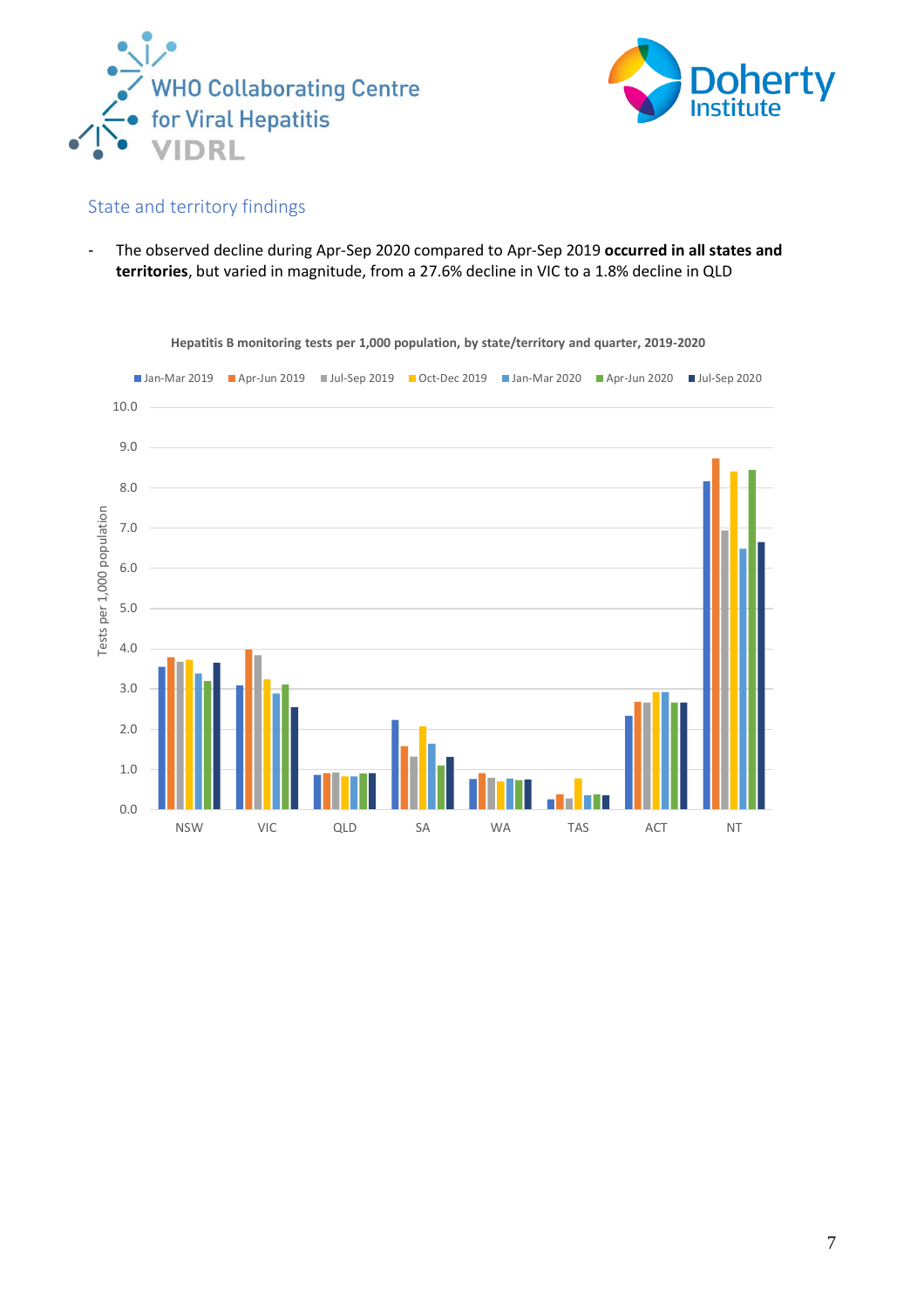



## <span id="page-7-0"></span>Hepatitis B treatment

### <span id="page-7-1"></span>National findings

- The number of hepatitis B treatment scripts dispensed during Apr-Sep 2020 increased by 3.7% compared to 2019, however this increase was substantially smaller than the magnitude of increase in the previous year (9.0%).
- This represents approximately 400 fewer new patients on hepatitis B treatment compared to the expected trend, which could have substantial impact, given a **further 25,000 people require treatment** to meet the 2022 National Strategy Target.



**Hepatitis B treatment scripts by month, 2017-2020**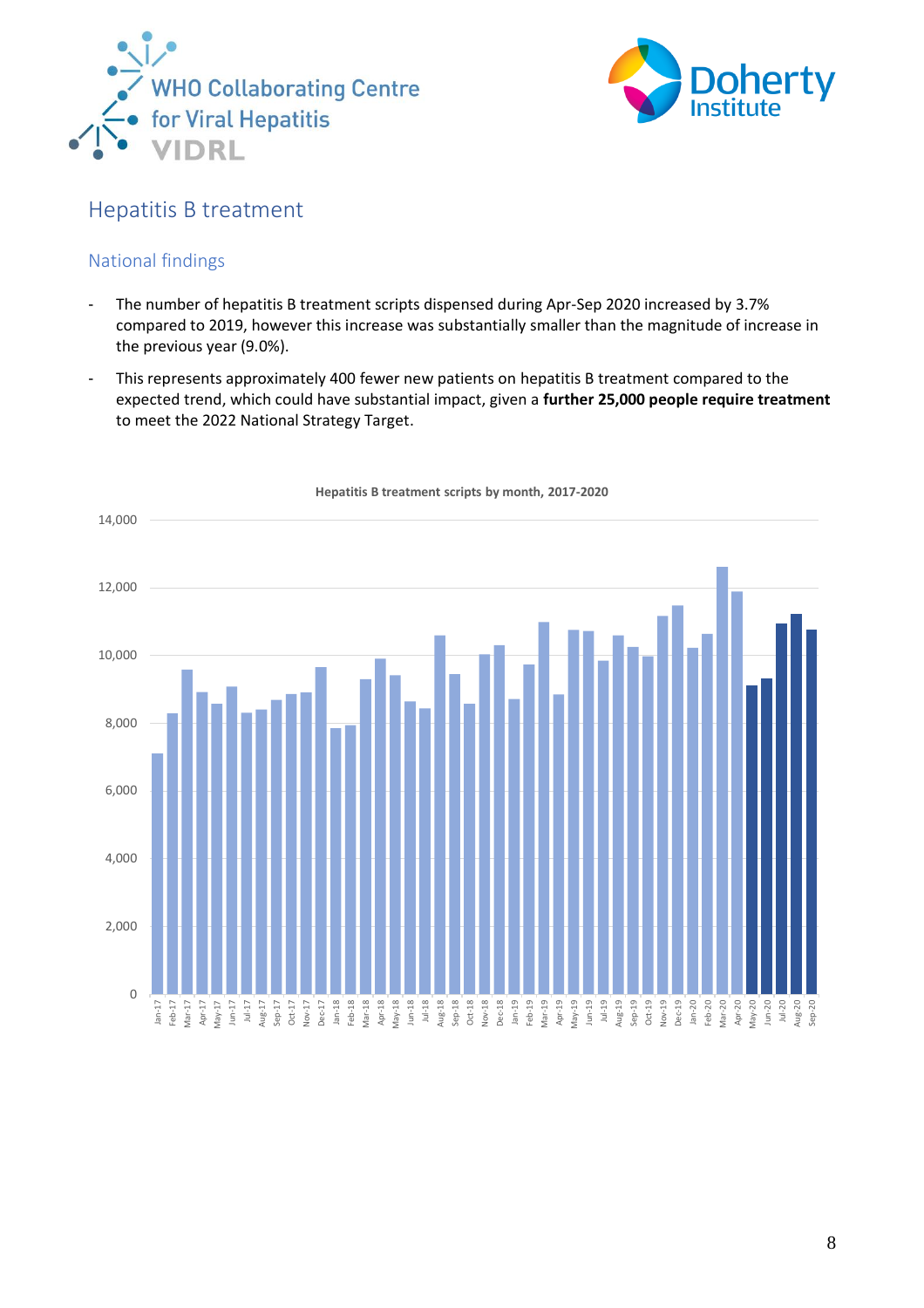



<span id="page-8-0"></span>- Hepatitis B treatment script trends varied considerably according to state and territory. Only in VIC and QLD were previous treatment increase trends maintained, while declines were seen in WA and ACT.



**Hepatitis B treatment scripts per 10,000 population, by state/territory and quarter, 2019-2020**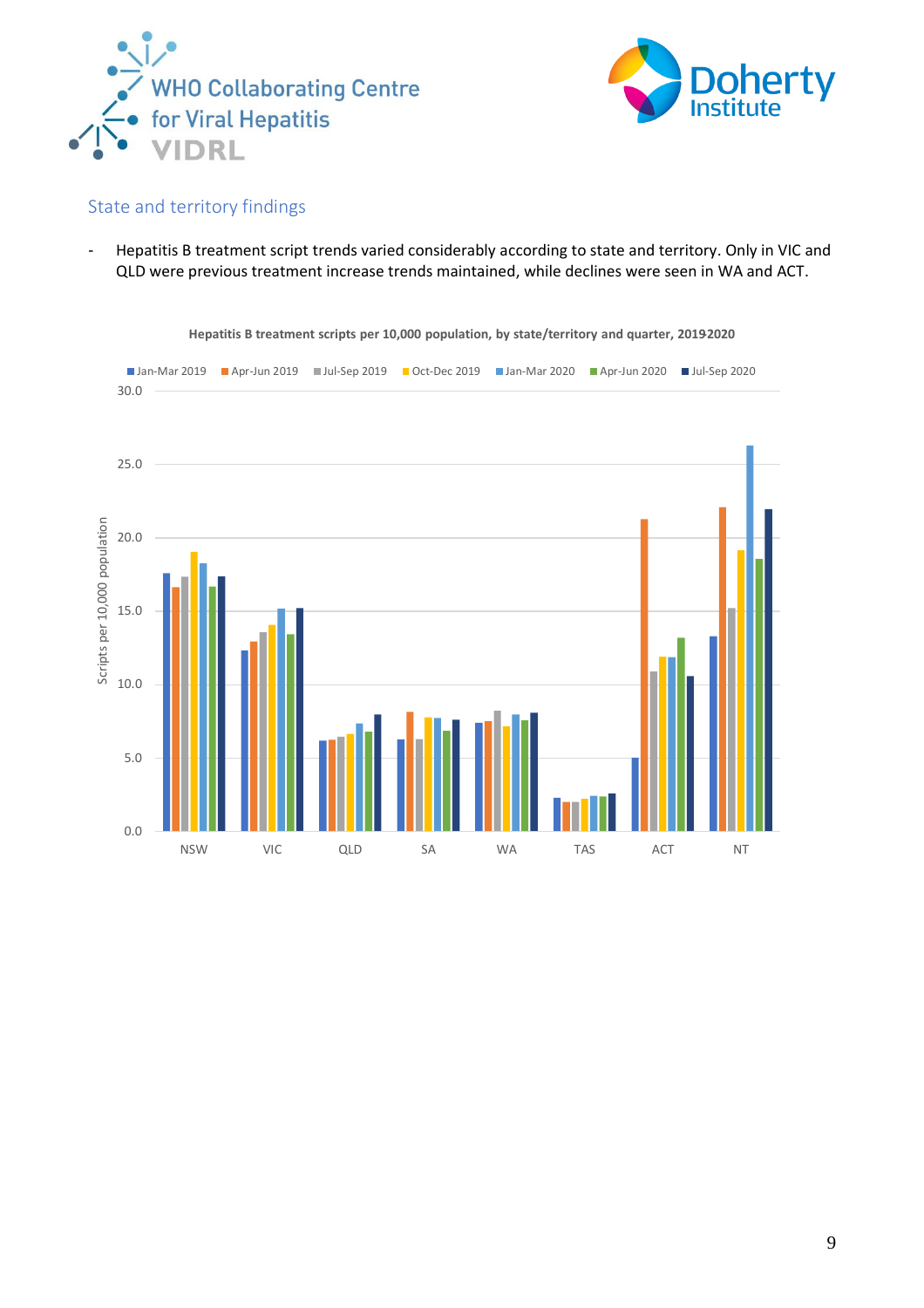



# <span id="page-9-0"></span>Hepatitis C monitoring / workup (PCR test while not on treatment)

### <span id="page-9-1"></span>National findings

- The number of hepatitis C monitoring tests was **26.8% lower during Apr-Sep 2020** compared to Apr-Sep 2019, a considerably greater decline than the 11.6% seen in the previous year. Although test numbers increased after the initial decline, it has not been sufficient to offset the decrease.
- This represents an estimated 3,200 fewer people receiving a hepatitis C monitoring test compared to the expected number in 2020. As these tests are used to provide diagnostic assessment and evaluation prior to treatment, this could have substantial impact, given at least **20,000 more people require treatment** to meet the 2022 National Strategy Target.



**Hepatitis C monitoring tests by month, 2017-2020**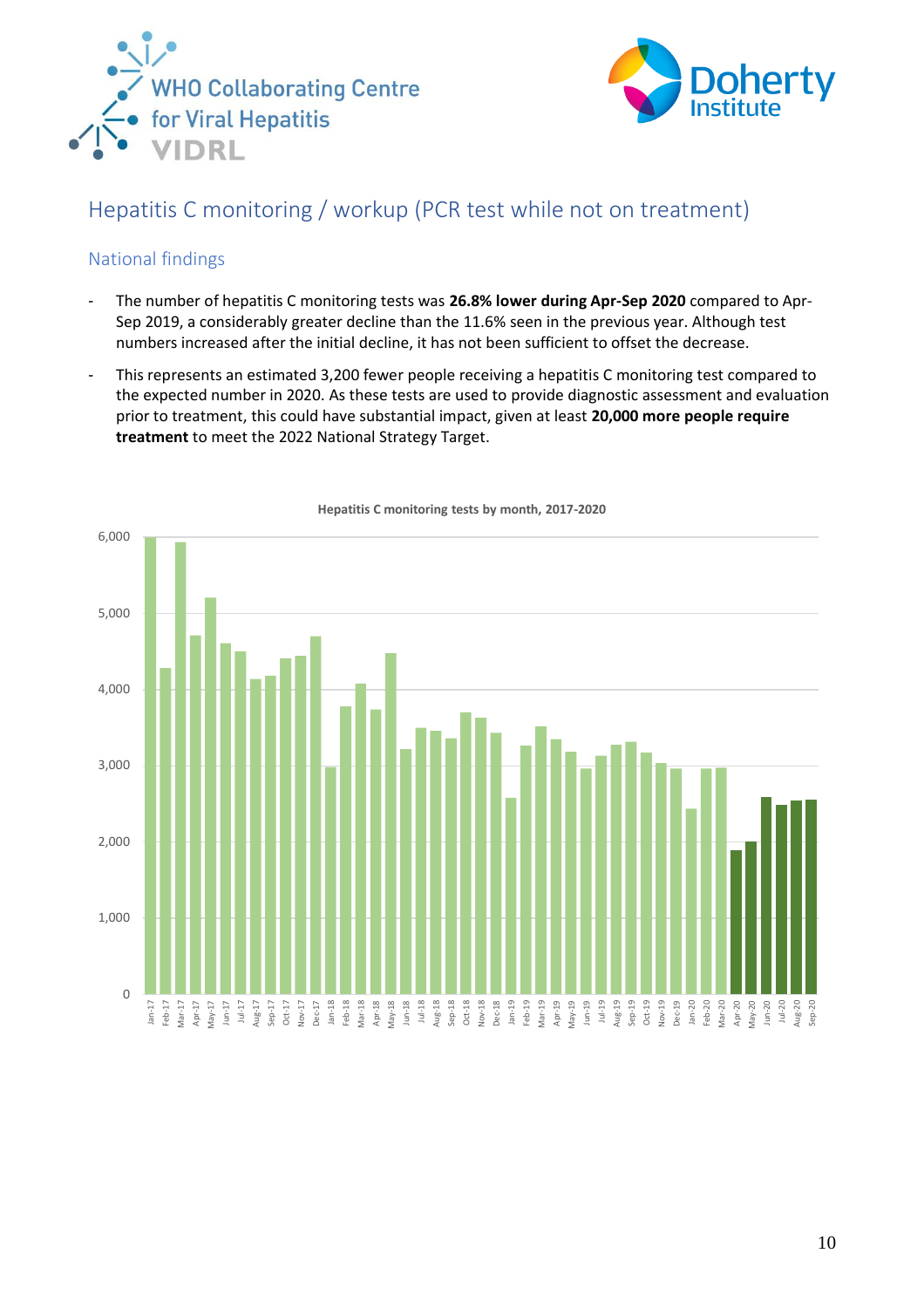



<span id="page-10-0"></span>- This decline was relatively consistent across states and territories, however, was most severe in VIC (37.7%) and most minimal in TAS (9.8% decline) and in SA (1.1% decline)



**Hepatitis C monitoring tests per 10,000 population, by quarter and state/territory, 2019-2020**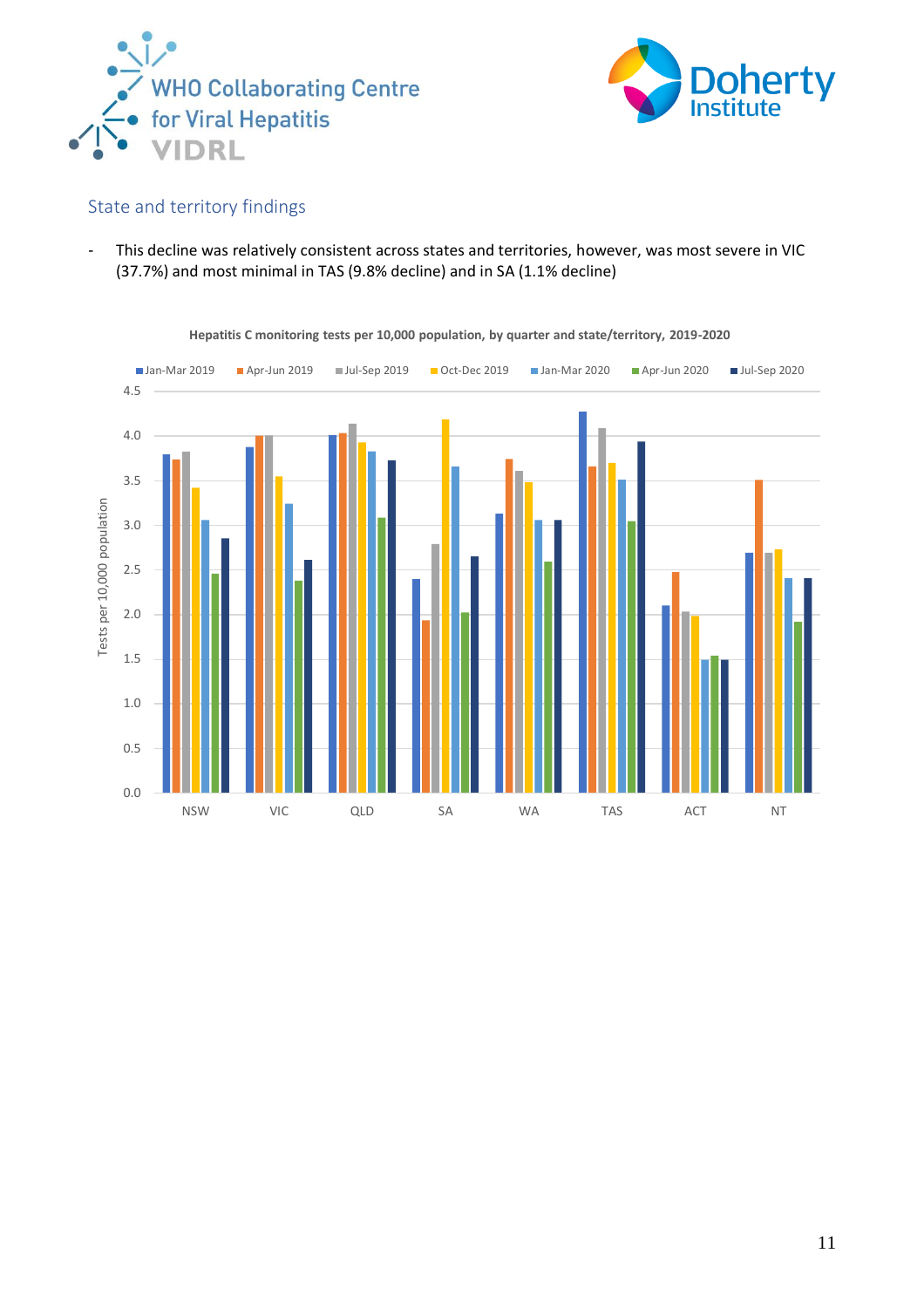



## <span id="page-11-0"></span>Hepatitis C treatment

### <span id="page-11-1"></span>National findings

- The number of hepatitis C treatment scripts during Apr-Sep 2020 was 24.4% lower than in Apr-Sep 2019, similar in magnitude to the 20.4% decline seen during the previous year.



**Hepatitis C treatment scripts by month, 2017-2020**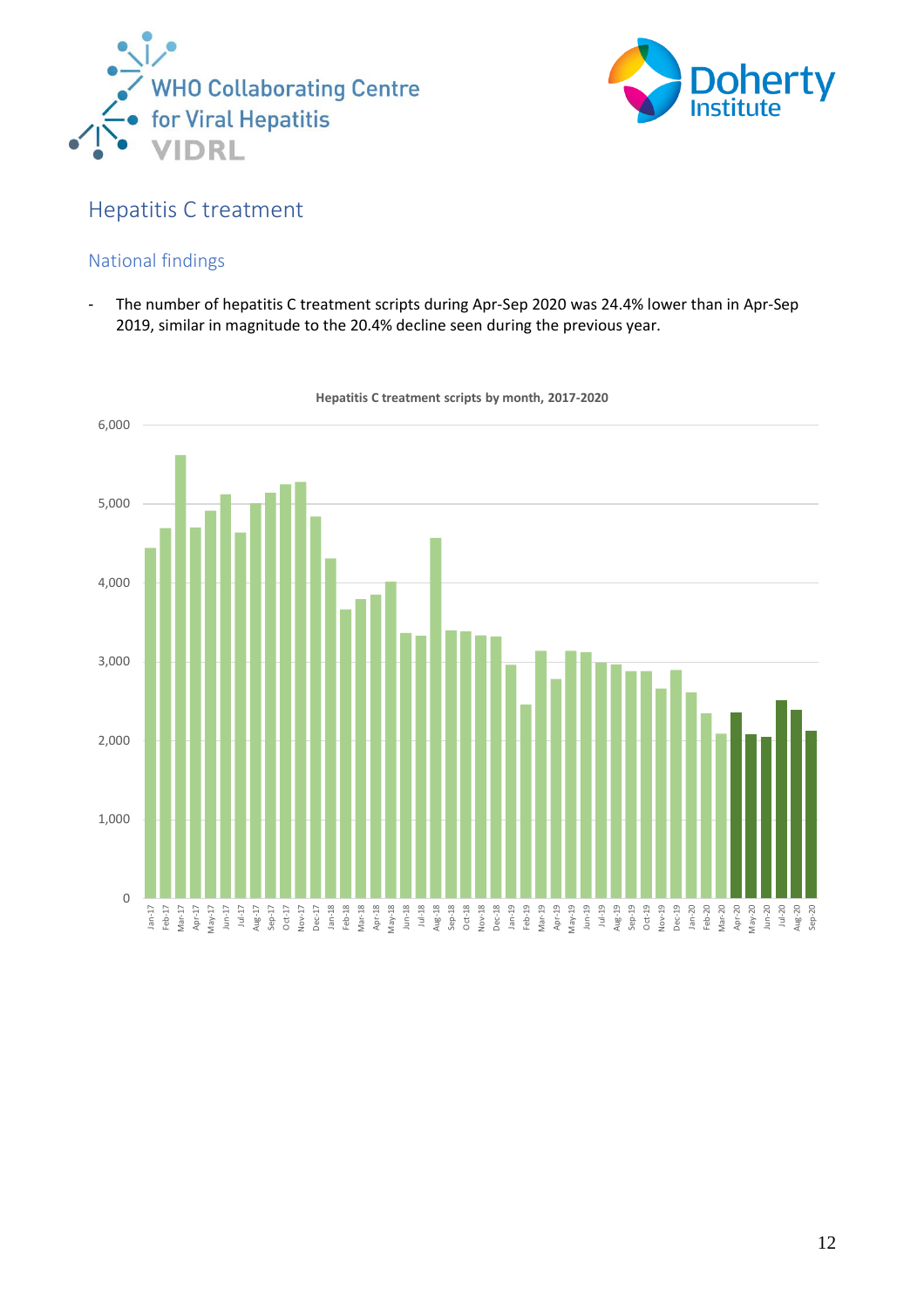



<span id="page-12-0"></span>- Trends in hepatitis C treatment fluctuated widely in many jurisdictions during 2019-2020 (most notably in NT, ACT, and SA), making discernment of comparative trends complex. However, the decline in treatment uptake was clearly more pronounced than the national average in VIC (36.5% decline in 2020 compared to 26.2% the prior year).



**Hepatitis C treatment per 10,000 population, by quarter and state/territory, 2019-2020**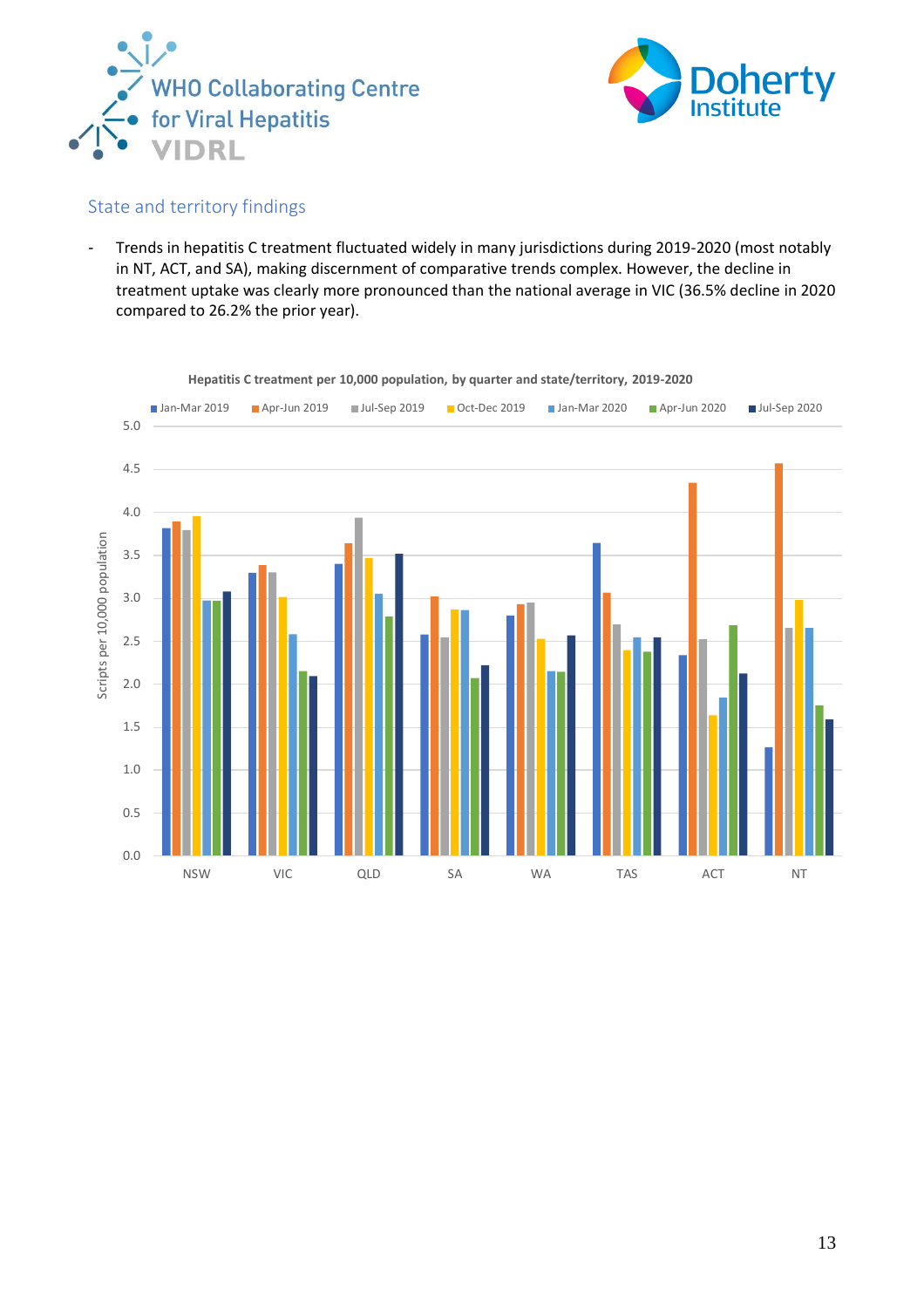



## <span id="page-13-0"></span>Chlamydia & gonorrhoea testing

### <span id="page-13-1"></span>National findings

- The number of chlamydia/gonorrhoea screening tests **declined by 16.5%** during Apr-Sep 2020 compared to 2019.
- This decline was in contrast to the **increasing trend seen between 2018 and 2019, of 6.1%.**
- This change represents **136,000 fewer tests** being conducted during 2020 compared to the expected number. Although it is not known how many individuals this represents, given recommendations for testing vary from quarterly to annual depending on the population, it likely **represents at least 60,000 people.**
- The decline was largest among those **aged 35-54 years.**



**Chlamydia +/- gonorrhoea tests by month, 2017-2020**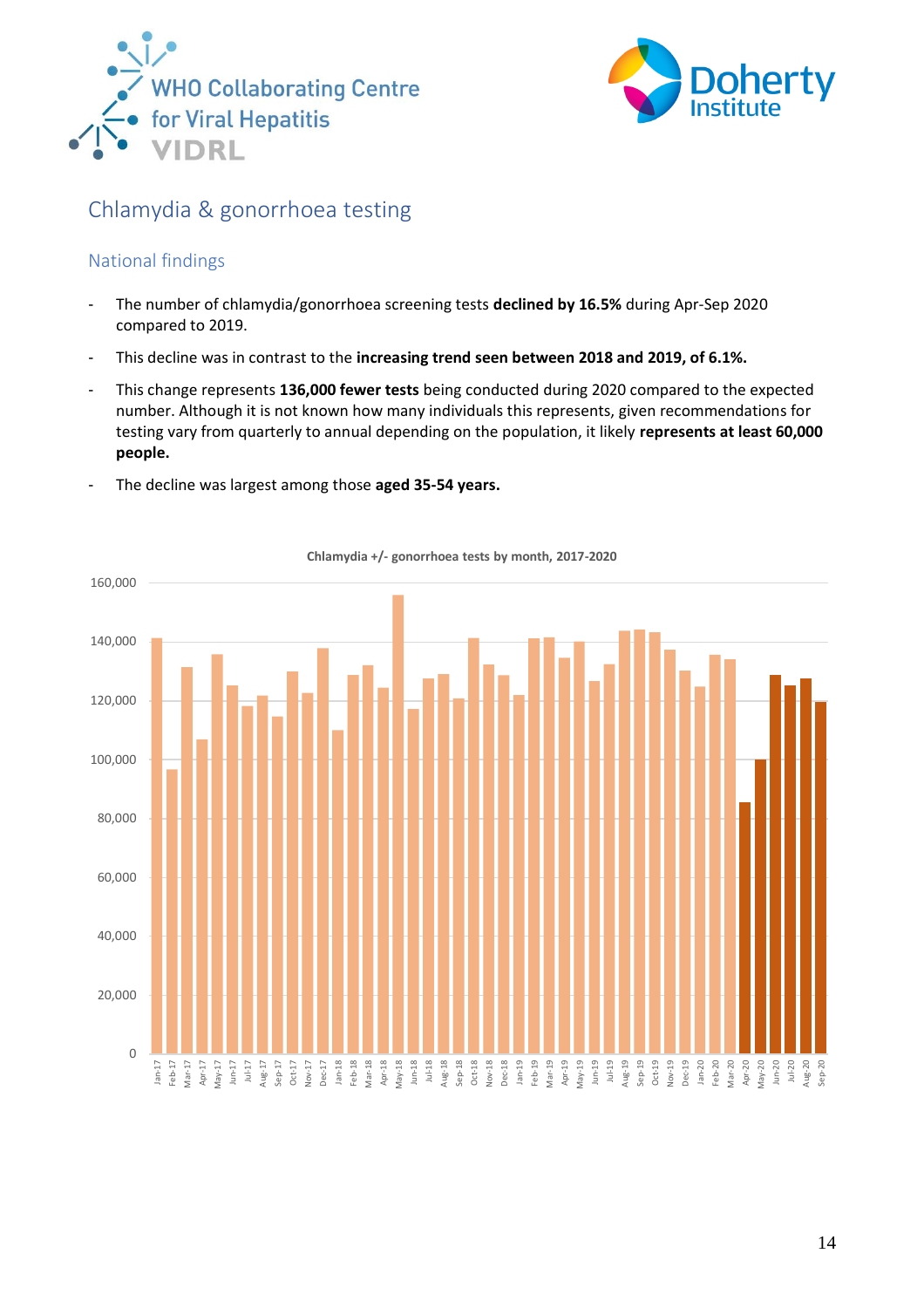



#### <span id="page-14-0"></span>Impact on diagnosis

- Based on data from notified cases, there was a 34.9% decrease in chlamydia diagnoses and an 18.8% decline in gonorrhoea diagnoses during Apr-Sep 2020 compared to 2019. This was in contrast to trends that were stable (for chlamydia) or increasing (for gonorrhoea) between 2018 and 2019.

### <span id="page-14-1"></span>State and territory findings

- These declines were seen in all jurisdictions, however they were the most pronounced in VIC (24.3% decrease).



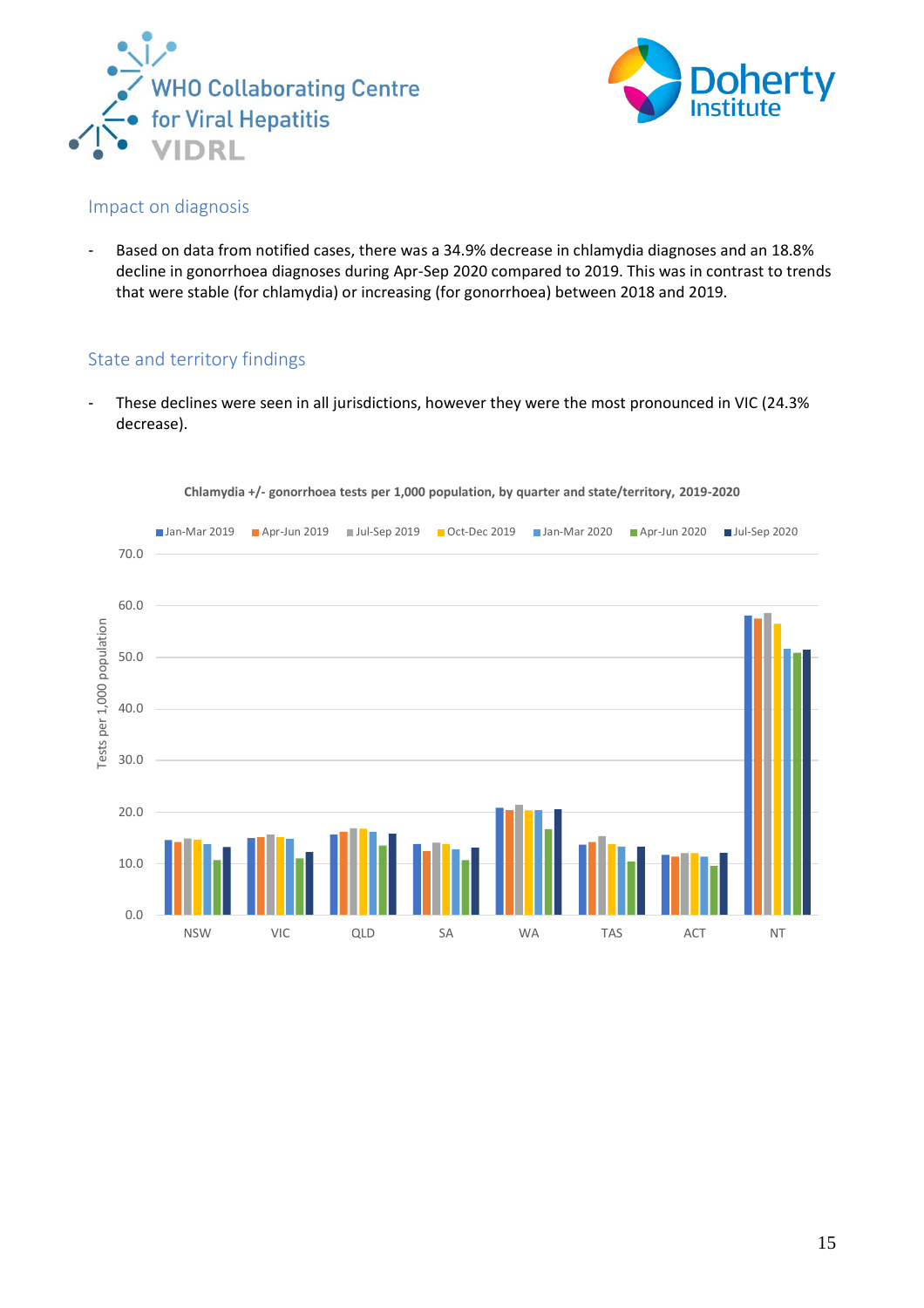



## <span id="page-15-0"></span>HIV treatment (non-PrEP)

### <span id="page-15-1"></span>National findings

- The number of HIV treatment scripts dispensed during Apr-Sep 2020 was relatively stable compared to Apr-Sep 2019, declining by 2.5%. This was compared to an increase of 2.5% between 2018 and 2019. Although an initial sharp decrease was seen in scripts dispensed during May/June, this was offset by record-high prescribing during July.



**HIV treatment (non-PreP) scripts by month, 2017-2020**